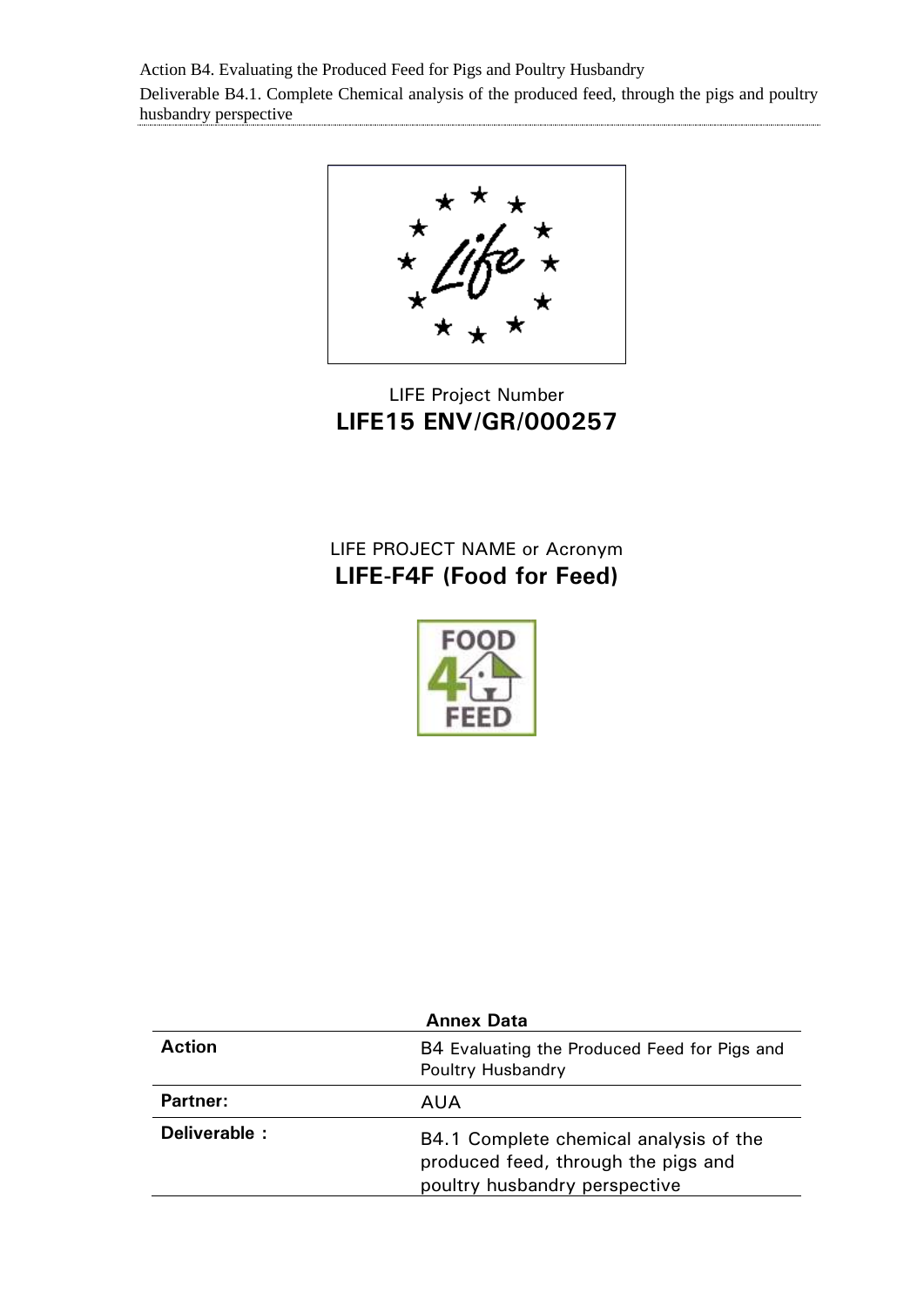## Table of contents

| 1. ACTION B.4.: EVALUATING THE PRODUCED FEED FOR PIGS AND POULTRY HUSBANDRY  3 |  |
|--------------------------------------------------------------------------------|--|
|                                                                                |  |
| B.4.1.1. ANALYSIS OF THE FEED FROM THE FIRST INITIAL OPERATIONAL PERIOD 3      |  |
|                                                                                |  |
|                                                                                |  |
| B.4.1.4. ANALYSIS OF MATERIAL FROM SUPERMARKETS WITH VEGETABLE WASTE 9         |  |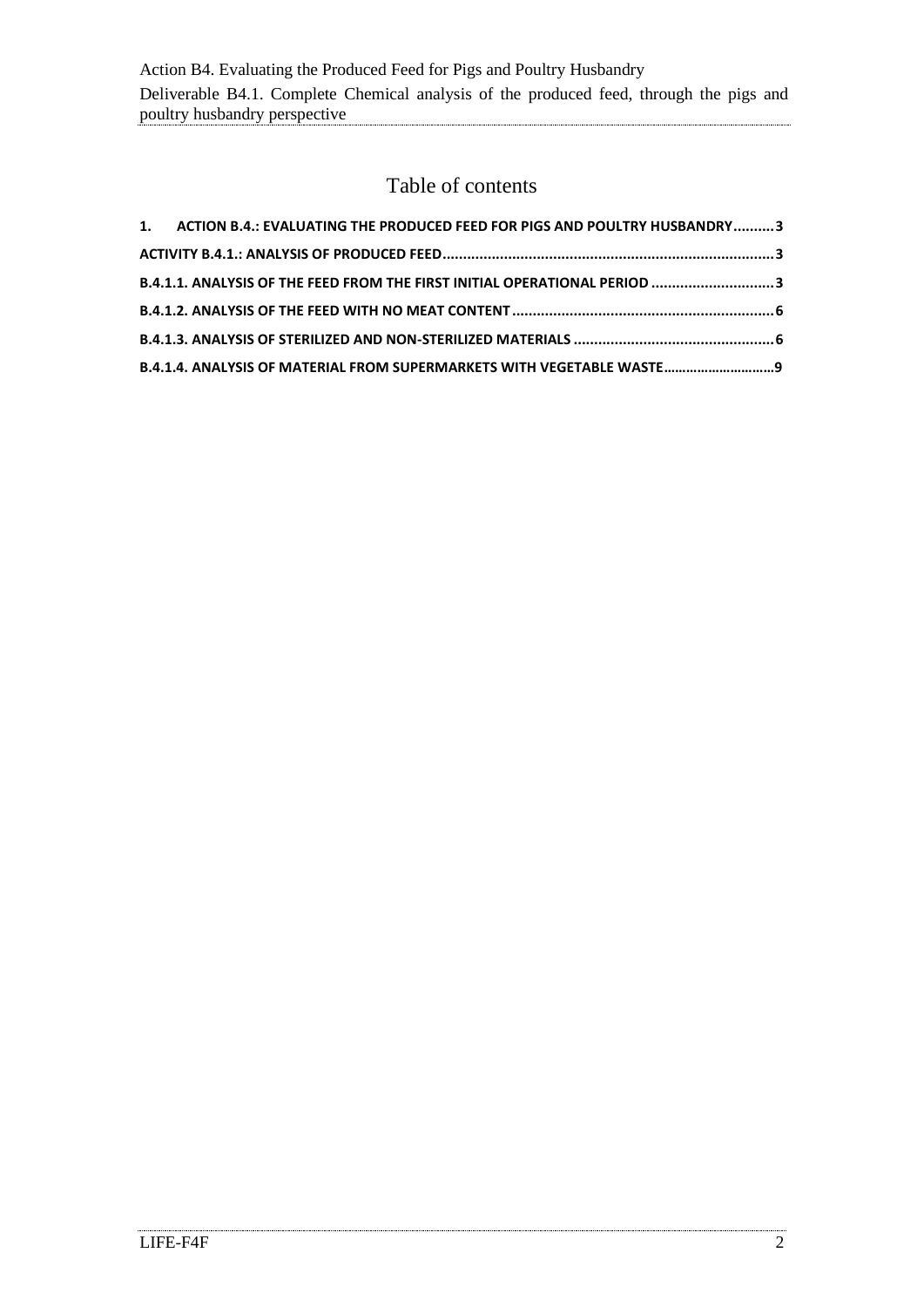# <span id="page-2-0"></span>**1.**ACTION B.4.: Evaluating the Produced Feed for Pigs and Poultry Husbandry

#### <span id="page-2-1"></span>**Activity B.4.1.: Analysis of produced feed**

Deliverable 1. Complete chemical analysis of the produced feed, through the pigs and poultry husbandry perspective

### <span id="page-2-2"></span>**B.4.1.1. Analysis of the feed from the first initial operational period**

| <b>Date</b>                      | <b>Sample</b><br>code                                                             | $T^1$<br>°C | DM <sup>2</sup><br>$\frac{0}{0}$ | Ash<br>$\frac{0}{0}$ | $\mathbb{C}\mathbb{P}^3$<br>$\frac{0}{0}$ | EE <sup>4</sup><br>$\frac{0}{0}$ | CF <sup>5</sup><br>$\frac{0}{0}$ | <b>Insolubl</b><br>e<br>Protein | <b>Soluble</b><br><b>Protein</b><br>% CP | NPN <sup>6</sup><br>$%$ of<br>SP <sup>7</sup> | <b>True</b><br><b>Protein</b><br>$%$ of |
|----------------------------------|-----------------------------------------------------------------------------------|-------------|----------------------------------|----------------------|-------------------------------------------|----------------------------------|----------------------------------|---------------------------------|------------------------------------------|-----------------------------------------------|-----------------------------------------|
|                                  |                                                                                   |             |                                  |                      |                                           |                                  |                                  | % CP                            |                                          |                                               | SP                                      |
| 08/12/17                         | $35^{\circ}$ C                                                                    | 35          | 94.99                            | 6.48                 | 20.51                                     | 23.50                            | 5.09                             |                                 |                                          |                                               |                                         |
|                                  | $45^{\circ}$ C                                                                    | $45\,$      | 92.43                            | 5.21                 | 17.70                                     | 20.51                            | 3.72                             |                                 |                                          |                                               |                                         |
|                                  | $55^{\circ}$ C                                                                    | 55          | 91.81                            | 5.00                 | 16.61                                     | 20.16                            | 3.86                             |                                 |                                          |                                               |                                         |
|                                  | $65^{\circ}$ C                                                                    | 65          | 92.19                            | 5.10                 | 17.02                                     | 21.40                            | 3.75                             |                                 |                                          |                                               |                                         |
| 30/03/18<br><b>Mean</b><br>value | $2$ _35_A<br>$2$ _35_B<br>$2$ _35_C                                               | 35          | 91.00                            | 5.25                 | 27.37                                     | 23.57                            | 2.14                             | 12.60                           | 15.56                                    | 13.96                                         | 1.50                                    |
|                                  | $2_45_A$                                                                          |             |                                  |                      |                                           |                                  |                                  |                                 |                                          |                                               |                                         |
|                                  | $2_45_B$                                                                          | 45          | 85.41                            | 4.91                 | 24.84                                     | 22.58                            | 1.64                             | 10.16                           | 14.05                                    | 13.35                                         | 0.70                                    |
|                                  | $2_45_C$                                                                          |             |                                  |                      |                                           |                                  |                                  |                                 |                                          |                                               |                                         |
|                                  | $2$ _55_A<br>$2$ _55_B<br>$2$ _55_C                                               | 55          | 94.20                            | 5.27                 | 26.31                                     | 23.53                            | 2.43                             | 13.70                           | 12.71                                    | 11.51                                         | 1.20                                    |
|                                  | $2_65_A$                                                                          |             |                                  |                      |                                           |                                  |                                  |                                 |                                          |                                               |                                         |
|                                  | $2_65_B$<br>$2_65_C$                                                              | 65          | 94.90                            | 5.24                 | 25.92                                     | 24.51                            | 2.09                             | 12.46                           | 13.22                                    | 11.36                                         | 1.86                                    |
| 23/07/18<br><b>Mean</b><br>value | $1(4/6)$ <sup>4</sup><br>$1(4/6)$ $B_45$<br>$1(4/6)$ <sup>-C</sup> <sup>-45</sup> | 45          | 92.74                            | 10.71                | 23.46                                     | 22.05                            | 8.10                             | 7.35                            | 16.01                                    | 15.87                                         | 0.14                                    |
|                                  | $1(4/6)$ _A_55<br>$1(4/6)$ _B_55<br>$1(4/6)$ <sup>-C</sup> -55                    | 55          | 91.60                            | 8.38                 | 18.79                                     | 20.51                            | 4.06                             | 6.64                            | 12.49                                    | 12.30                                         | 0.19                                    |

**Table 1.** Chemical analyses results of the samples dried at different temperatures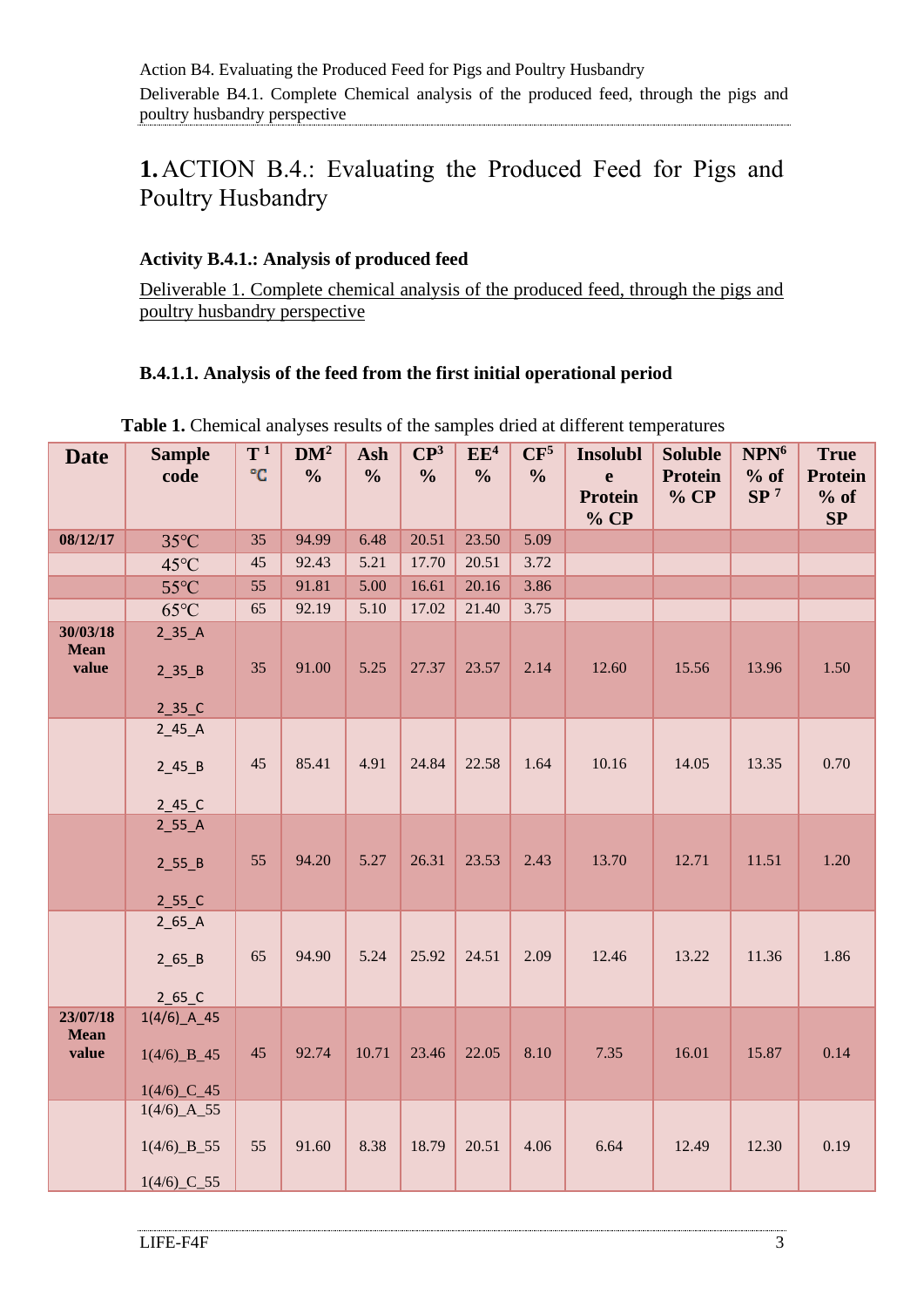Action B4. Evaluating the Produced Feed for Pigs and Poultry Husbandry Deliverable B4.1. Complete Chemical analysis of the produced feed, through the pigs and poultry husbandry perspective

| <b>Date</b> | <b>Sample</b><br>code                                                       | $T^1$<br>°C | DM <sup>2</sup><br>$\frac{0}{0}$ | Ash<br>$\frac{0}{0}$ | $\mathbb{C}\mathbb{P}^3$<br>$\frac{0}{0}$ | EE <sup>4</sup><br>$\frac{0}{0}$ | CF <sup>5</sup><br>$\frac{6}{6}$ | <b>Insolubl</b><br>e<br><b>Protein</b><br>% CP | <b>Soluble</b><br><b>Protein</b><br>% CP | NPN <sup>6</sup><br>$%$ of<br>SP <sup>7</sup> | <b>True</b><br><b>Protein</b><br>$%$ of<br>SP |
|-------------|-----------------------------------------------------------------------------|-------------|----------------------------------|----------------------|-------------------------------------------|----------------------------------|----------------------------------|------------------------------------------------|------------------------------------------|-----------------------------------------------|-----------------------------------------------|
|             | $1(4/6)$ $A_65$<br>$1(4/6)$ $B_65$<br>$1(4/6)$ <sup>-C</sup> -65            | 65          | 90.78                            | 7.84                 | 20.70                                     | 16.17                            | 4.43                             | 8.00                                           | 12.65                                    | 12.62                                         | 0.03                                          |
|             | $2(5/6)$ $A_45$<br>$2(5/6)$ $B_45$<br>$2(5/6)$ <sup>-C</sup> <sup>-45</sup> | 45          | 91.36                            | 5.47                 | 18.70                                     | 32.16                            | 4.07                             | 7.09                                           | 11.59                                    | 11.26                                         | 0.33                                          |
|             | $2(5/6)$ $A_55$<br>$2(5/6)$ $B_55$<br>$2(5/6)$ <sup>-C</sup> -55            | 55          | 91.78                            | 5.49                 | 17.67                                     | 32.37                            | 4.20                             | 7.58                                           | 10.02                                    | 9.77                                          | 0.25                                          |
|             | $2(5/6)$ $A_65$<br>$2(5/6)$ $B_65$<br>$2(5/6)$ <sup>-C</sup> -65            | 65          | 90.13                            | 4.94                 | 16.91                                     | 18.45                            | 4.07                             | 7.31                                           | 9.76                                     | 9.25                                          | 0.51                                          |

 ${}^{1}T$  = Temperature

 $^{2}$ DM = dry matter

 ${}^{3}CP$  = crude protein (N  $\times$  6.25)

 ${}^{4}EE =$  ether extracts (fats etc.)

 ${}^{5}CF =$  crude fibre (cellulose, hemiselluses ..)

 ${}^{6}NPN$  = non protein nitrogen

 ${}^{7}SP =$  soluble protein

Insoluble + Soluble Protein = Crude Protein

Non Protein nitrogen + True Protein = Soluble Protein

From the above results, despite their variability, it seems that the drying temperature has no effect on the samples chemical composition. The observed variability among the samples in their chemical composition is rather expected since there is variability in the raw (wet) material. If the total amount of each batch will be grinded and mixed properly, then the outcome will be homogeneous with minimum variability.

**Table 2**. The carbohydrates' (fructose, glucose, sucrose, maltose and starch) content of the samples dried at different temperatures (35 $\mathrm{^oC}$ , 45 $\mathrm{^oC}$ , 55 $\mathrm{^oC}$ , 65 $\mathrm{^oC}$ )

| <b>CARBOHYDRATE</b><br>$\frac{0}{0}$ | $35\degree C$<br>2_35_A | $45^{\circ}C$<br>$2_{-}45_{-}A$ | $55^{\circ}C$<br>$2_{55\_A}$ | $65\degree C$<br>2_65_A |
|--------------------------------------|-------------------------|---------------------------------|------------------------------|-------------------------|
| <b>Fructose</b>                      | < 0.1                   | 0.1                             | 2.2                          | 1.3                     |
| <b>Glucose</b>                       | 2.4                     | 3.1                             | 1.5                          | 0.5                     |
| <b>Sucrose</b>                       | 0.2                     | 0.2                             | < 0.1                        | 0.6                     |
| <b>Maltose</b>                       | < 0.1                   | < 0.1                           | 1.8                          | 0.5                     |
| <b>Starch</b>                        | 41.7                    | 26.8                            | 23.1                         | 8.7                     |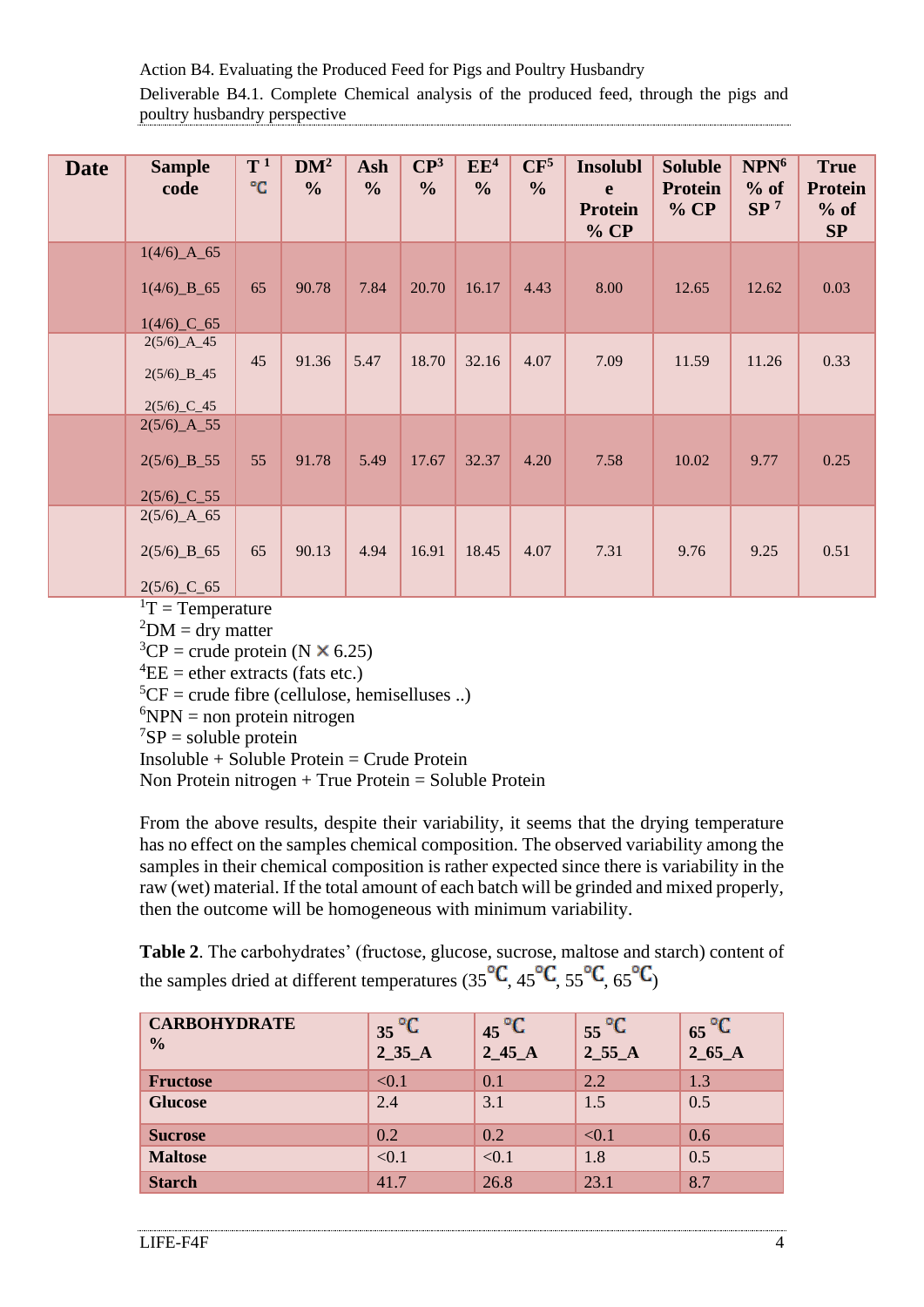From the results of table 2, it can be seen that there is no great variability among the four samples as the individual carbohydrates content is concerned. The insignificant differences that exist among them are due to the same reasons explained earlier on for the samples' chemical composition.

**Table 3a.** Chemical analysis results of the sample of the **final product**, used for the 1<sup>st</sup> trial in poultry and pigs, according to Weende procedure

| <b>SAMPLE</b><br><b>CODE</b>   | <b>DRY</b><br><b>MATTER</b><br>$\frac{0}{0}$ | <b>ASH</b><br>$\frac{0}{0}$ | <b>CRUDE</b><br><b>PROTEIN</b><br>$\frac{0}{0}$ | <b>ETHER</b><br><b>EXTRACT</b><br>$\frac{0}{0}$ | <b>CRUDE</b><br><b>FIBER</b><br>$\frac{0}{0}$ |
|--------------------------------|----------------------------------------------|-----------------------------|-------------------------------------------------|-------------------------------------------------|-----------------------------------------------|
| <b>FINAL</b><br><b>PRODUCT</b> | 89.56                                        | 5.49                        | 22.46                                           | 21.76                                           | 3.92                                          |

**Table 3b.** Solubility analyses of feed samples used in poultry and pig trials

| Sample code                      | $\bf CP$      | <b>Insolubl</b> | <b>Soluble</b> | <b>NPN</b> | <b>True</b>    |
|----------------------------------|---------------|-----------------|----------------|------------|----------------|
|                                  | $\frac{6}{9}$ | e               | <b>Protein</b> | $%$ of     | <b>Protein</b> |
|                                  |               | <b>Protein</b>  | $%$ CP         | SP         | $%$ of SP      |
|                                  |               | % CP            |                |            |                |
| <b>Poultry Control starter</b>   | 22.82         | 17.38           | 5.44           | 2.50       | 2.90           |
| <b>Poultry Control Treatment</b> | 22.69         | 16.75           | 5.93           | 3.72       | 2.21           |
| <b>Poultry Grower starter</b>    | 21.98         | 16.68           | 5.30           | 2.78       | 2.51           |
| <b>Poultry Grower Treatment</b>  | 21.02         | 15.30           | 5.72           | 3.58       | 2.14           |
| <b>Poultry Finisher starter</b>  | 18.88         | 14.92           | 3.95           | 2.20       | 1.75           |
| <b>Poultry Finisher Treatmen</b> | 18.67         | 13.44           | 5.22           | 3.27       | 1.95           |
| <b>Pig Control</b>               | 15.32         | 11.93           | 3.39           | 1.89       | 2.99           |
| <b>Pig DFR Treatment</b>         | 14.78         | 10.66           | 4.12           | 2.32       | 1.80           |

DFR= dried food residues

 $CP = \text{crude protein}$  (N  $\times$  6.25)

 $NPN =$  non protein nitrogen

 $SP =$  soluble protein

Insoluble + Soluble Protein = Crude Protein

Non Protein nitrogen + True Protein = Soluble Protein



**Picture 1.** Samples obtained at different temperatures ( $35^{\circ}C$ ,  $45^{\circ}C$ ,  $55^{\circ}C$ ,  $65^{\circ}C$ )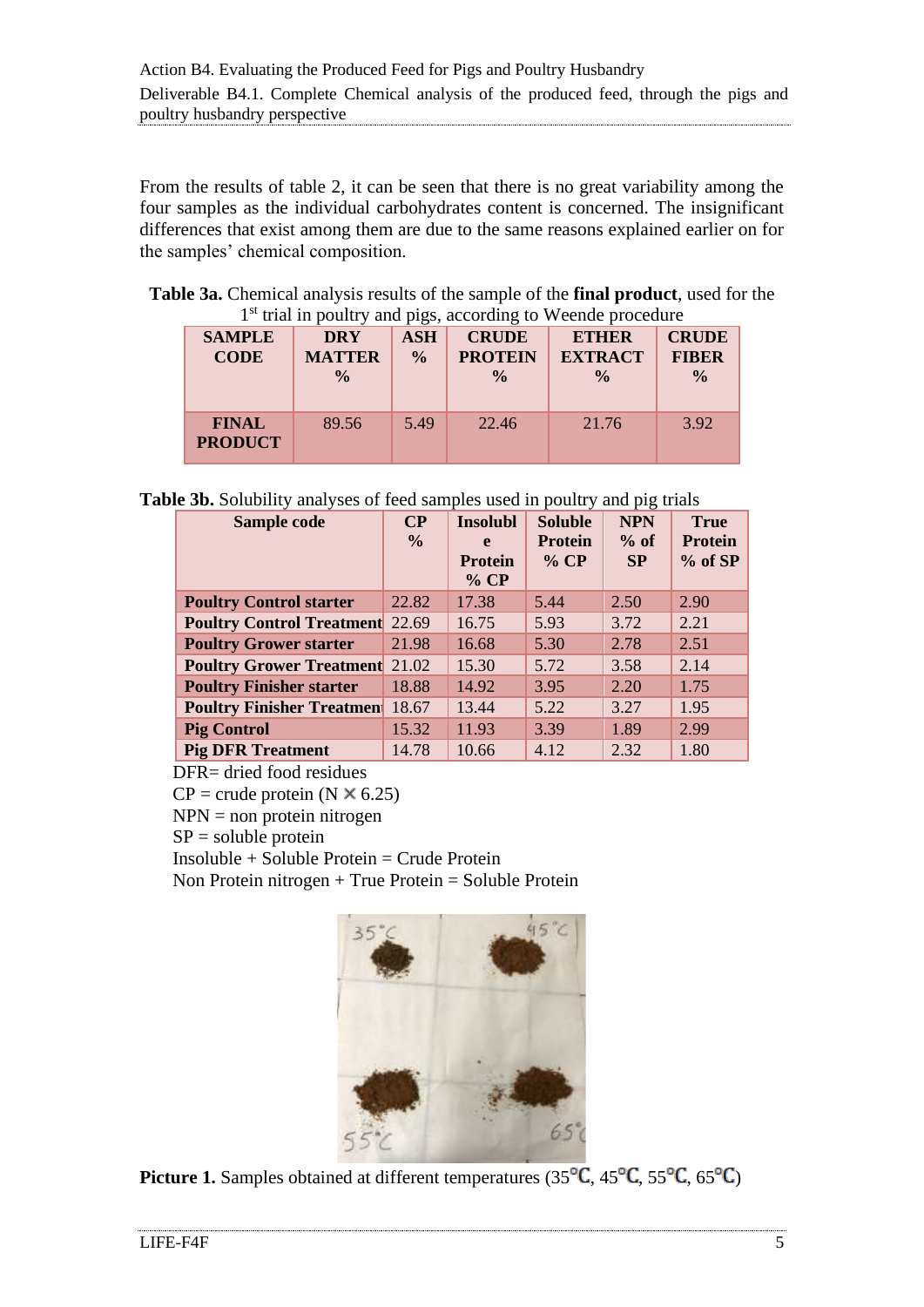Action B4. Evaluating the Produced Feed for Pigs and Poultry Husbandry Deliverable B4.1. Complete Chemical analysis of the produced feed, through the pigs and poultry husbandry perspective



**Picture 2.** Nitrogen solubility determination in the samples

#### <span id="page-5-0"></span>**B.4.1.2. Analysis of the feed with no meat content**

A material without meat was used for the two second experiments for broilers and pigs. Crude protein and ether extract were significantly lower in this material, while crude fibre was more than two times from the respective value of the material used in the previous trials.

#### <span id="page-5-1"></span>**B.4.1.3. Analysis of sterilized and non-sterilized materials**

| <b>SAMPLE CODE</b>                    | <b>DRY</b><br><b>MATTER</b><br>$\frac{0}{0}$ | <b>ASH</b><br>$\frac{0}{0}$ | <b>CRUDE</b><br><b>PROTEIN</b><br>$\frac{0}{0}$ | <b>ETHER</b><br><b>EXTRACT</b><br>$\frac{0}{0}$ | <b>CRUDE</b><br><b>FIBRE</b><br>$\frac{0}{0}$ |
|---------------------------------------|----------------------------------------------|-----------------------------|-------------------------------------------------|-------------------------------------------------|-----------------------------------------------|
| $1(2)$ (3/8) 3                        | 90.36                                        | 6.16                        | 20.58                                           | 22.27                                           | 3.16                                          |
| $1(2)$ (3/8) 3 ST                     | 86.99                                        | 5.75                        | 20.25                                           | 21.46                                           | 3.22                                          |
| $2(2)$ <sup>(25/9)</sup> <sup>4</sup> | 89.16                                        | 6.00                        | 20.65                                           | 22.40                                           | 2.93                                          |
| $2(2)$ $(25/9)$ $-4$ ST               | 85.94                                        | 5.95                        | 20.25                                           | 20.81                                           | 2.96                                          |
| $3(2)$ $(12/10)$ $5$                  | 83.93                                        | 6.33                        | 21.07                                           | 22.85                                           | 3.22                                          |
| $3(2)$ $(12/10)$ $5$ $ST$             | 86.86                                        | 6.17                        | 20.86                                           | 21.85                                           | 3.40                                          |
| $5(2)$ (16/10) 8 OR                   | 86.31                                        | 4.86                        | 9.78                                            | 4.86                                            | 9.34                                          |
| $5(2)$ $(16/10)$ 8 OR ST              | 89.33                                        | 4.92                        | 9.32                                            | 3.54                                            | 9.60                                          |

|  |  | Table 4. Chemical analysis results of sterilized and non-sterilized samples |  |  |
|--|--|-----------------------------------------------------------------------------|--|--|
|  |  |                                                                             |  |  |

ST = sterilized

Similar values arise from the analysis of the sterilized material for the 2nd poultry trial.